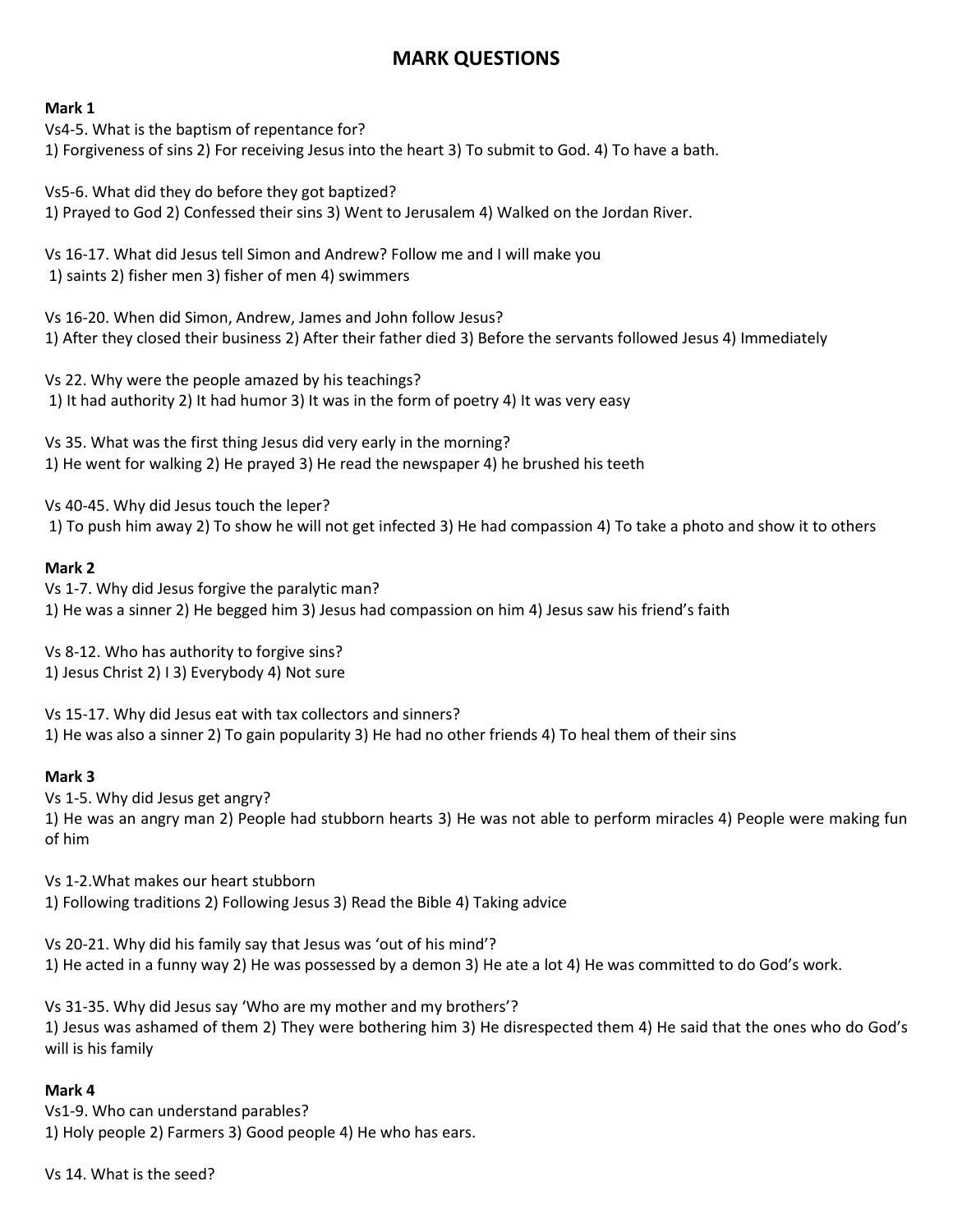### 1) Heart 2)Word 3) World 4) Satan

Vs 15. What is the foot path?

1) Soft heart 2) Unresponsive heart 3) Responsive heart 4) Caring heart

Vs 16-17. What is the rocky soil? 1) Emotional heart 2) Soft heart 3) Responsive heart 4) Hard heart

Vs 18-19. What is the thorny soil? 1) Soft heart 2) Responsive heart 3) Choked heart 4) Hard heart

Vs 20. What is the good soil? 1) Choked heart 2) Emotional heart 3) Unresponsive heart 4) Fruitful heart

Vs 35-41. Why does the wind and the sea obey Jesus? 1) He is a magician 2) He is a possessed by demon 3) He is an actor 4) He is the Creator of this world

# **Mark 5**

Vs 1-20. What did the demon possessed man do when he got healed? 1) He kept it to himself 2) He was afraid to talk about it 3) He told how much Jesus did for him 4) He was ashamed to talk

Vs 25-34. How did Jesus know the woman had faith? 1) She was fearful2)She made efforts to touch Jesus garment 3) She told the truth 4) She was bleeding for 12 years

Vs 38-43. What did Jesus tell the ruler of the synagogue when he knew his daughter was dead? 1) Just believe 2) I am sorry 3) I am glad 4) Burry her.

# **Mark 6**

Vs 1- 5. What happens when we don't believe? 1) We get sick 2) We don't see miracles 3) We please Jesus 4) We lose our hair

Vs 45-50. What do you think Jesus looked like to you? 1) Ghost 2) Human being 3) Spirit 4) God

# **Mark 7**

Vs 6-7. How do you honor God with your heart and not from your lips? 1) Memorized prayers 2) Following traditions 3) Personal relationship with God 4) Following commands of men

Vs 9. What are the examples of religious traditions?

1) Following Bible for the sake of following 2) Listening to God through the Bible 3) Talking to God through Prayercontinuously 4) Loving God and people with all our heart mind soul and strength

Vs 18-23. What defiles us?

1) What is inside us 2) People surrounding us 3) Our parents 4) The food we eat

# **Mark 8**

Vs 17-21. Why does our heart get hard?

1) We forget God's goodness and miracles 2) When we eat too much of bread 3) When we eat bread with yeast 4) when we don't pick up left over pieces.

Vs 27-30. Who do you say Jesus is? 1) Good man 2) Avatar of Krishna 3) Christ the Savior 4) Prophet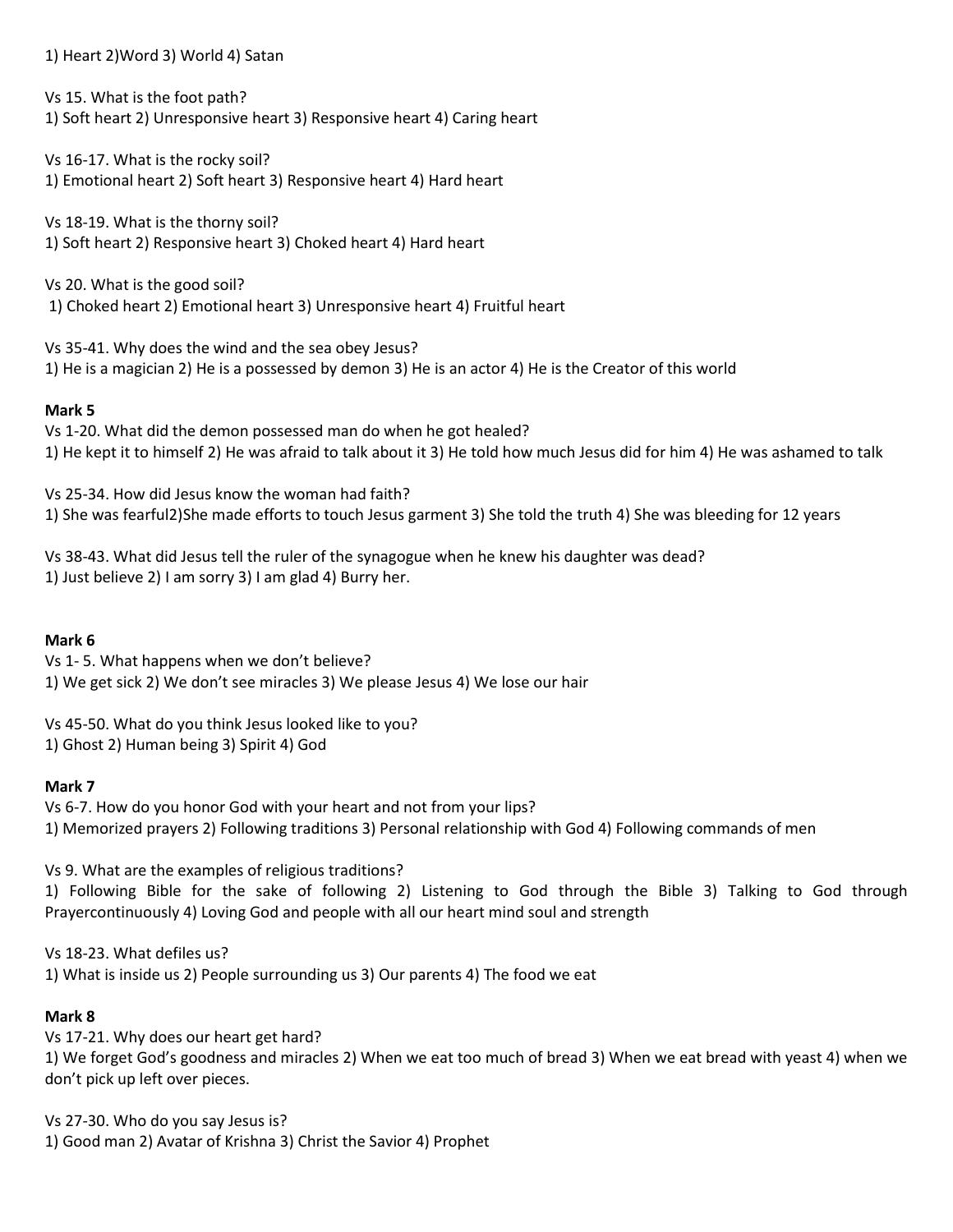Vs 34-37. What should you do if you want to follow Jesus? 1) Live a selfish life 2) Focus on earning much 3) be ashamed of Jesus 4) Deny yourself and take up the cross

# **Mark 9**

Vs 20-29. Why did this man say to Jesus "If you can"?

1) He was challenging Jesus 2) He was making fun of Jesus 3) He was angry with the disciples 4) He doubted whether Jesus can heal

Vs 33-36. Who is not the greatest? 1) A servant 2) A child 3) Those who argue 4) those who receive Jesus

Vs 42-50. What should not be cut off?

1) Hand that causes us to sin 2) Others who cause us to sin 3) Eyes that causes us to sin 4) Salt that gives us convictions and peace

### **Mark 10**

Vs 2-12. What is the original command on marriage? 1) What God joined, let men not separate 2) Can write a certificate of divorce 3) Men and men can get married 4) We can get married again and again

Vs 29. What will be hardest for you to leave? 1) Property 2) Parents 3) Career/Job 4) Children

Vs 46-52.Why did Bartimaeus get healed?

1) He cried out loudly 2) He became silent after rebukes 3) He expected Jesus to come him 4) He was not specific what he wanted

### **Mark 11**

Vs 15-17. What did Jesus teach them about his House? 1) It is a house of prayer 2) it is a den of robbers 3) it is a place to buy things 4) It is place to sell things.

Vs 25. Who have you not forgiven? 1) My friend 2) My relative 3) My family members 4) My work/study mate

### **Mark 12**

Vs 15-17. Why should we pay taxes? 1) It is a curse 2) I don't 3) It belongs to the government 4) I don't know

Vs 29. Which is the most important commandment? 1) To love God 2) To love ourselves 3) To offer burnt offerings 4) To ask questions

Vs 41-44. Why did Jesus praise the poor widow? 1) She was poor 2) She was a widow 3) She gave out of her abundance 4) She gave out of her poverty

### **Mark 13**

Vs 10-13. Who will be saved?

1) Those who endure 2) Those who are rich 3) Those who speak in tongues 4) those who survive earthquakes

Vs 21-23. How do you know a false prophet? 1) They have a beard 2) They are united 3) They look like Judas 4) They perform signs and wonders

Vs32-37. Why should you keep watch or stay awake?

1) Jesus will punish us 2) Jesus will rebuke us 3) Jesus will come suddenly 4) To study for exam